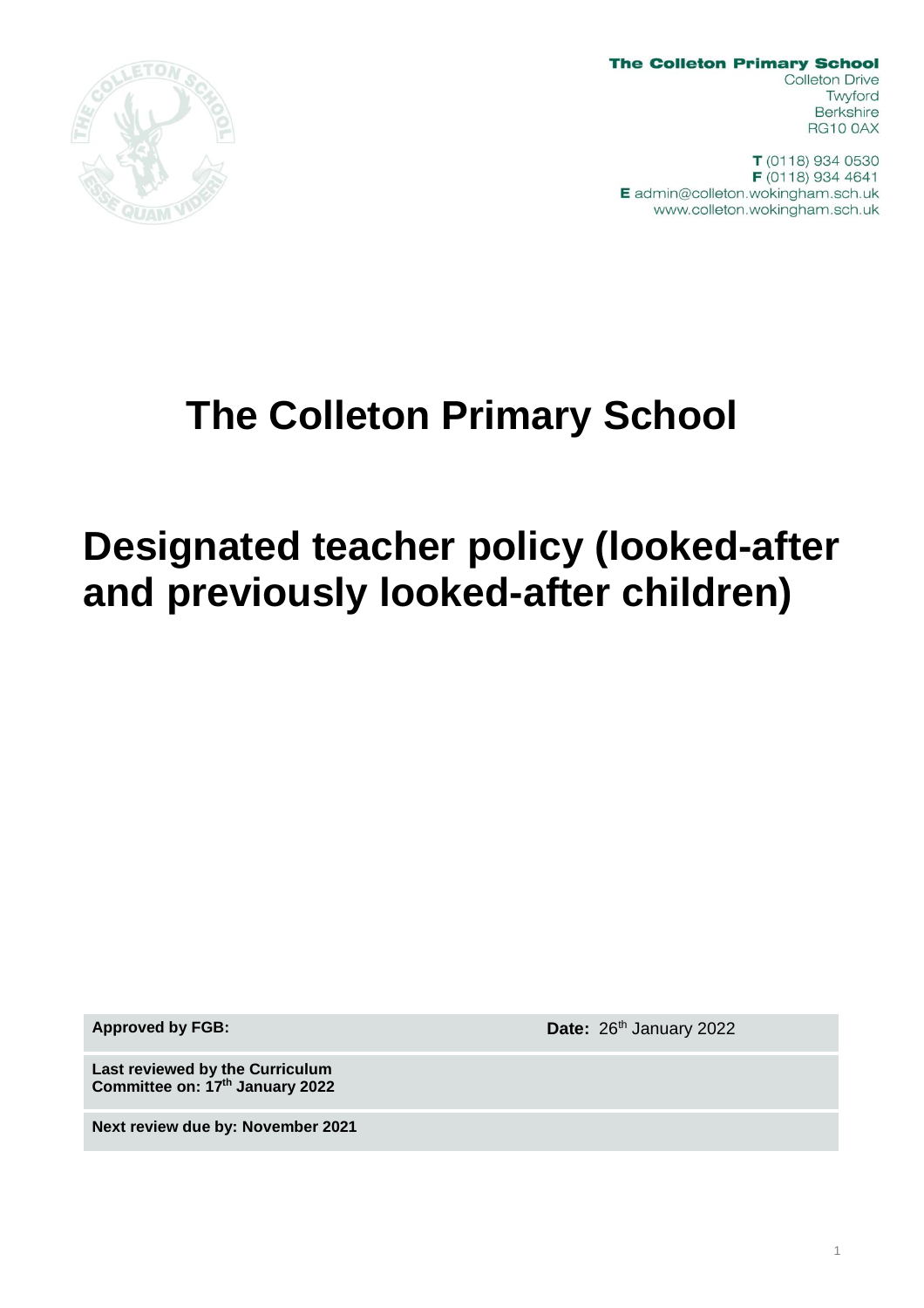# **Contents**

## <span id="page-1-0"></span>**1. Aims**

The school aims to ensure that:

- A suitable member of staff is appointed as the designated teacher for looked-after and previously lookedafter children
- The designated teacher promotes the educational achievement of looked-after and previously looked-after children, and supports other staff members to do this too
- Staff, families and guardians are aware of the identity of the designated teacher, how to contact them and what they are responsible for

# <span id="page-1-1"></span>**2. Legislation and statutory guidance**

This policy is based on the Department for Education's [statutory guidance on the designated teacher for](https://www.gov.uk/government/publications/designated-teacher-for-looked-after-children)  [looked-after and previously looked-after children.](https://www.gov.uk/government/publications/designated-teacher-for-looked-after-children) It also takes into accoun[t section 20](http://www.legislation.gov.uk/ukpga/2008/23/section/20) an[d section 20A](http://www.legislation.gov.uk/ukpga/2008/23/section/20A) of the Child and Young Persons Act 2008.

## <span id="page-1-2"></span>**3. Definitions**

**Looked-after children** are registered pupils that are:

- $\geq$  In the care of a local authority, or
- Provided with accommodation by a local authority in the exercise of its social services functions, for a continuous period of more than 24 hours

**Previously looked-after children** are registered pupils that fall into either of these categories:

- They were looked after by a local authority but ceased to be as a result of any of the following:
	- o A child arrangements order, which includes arrangements relating to who the child lives with and when they are to live with them
	- o A special guardianship order
	- o An adoption order
- > They appear to the governing board to have:
	- $\circ$  Been in state care in a place outside of England and Wales because they would not have otherwise been cared for adequately, and
	- o Ceased to be in that state care as a result of being adopted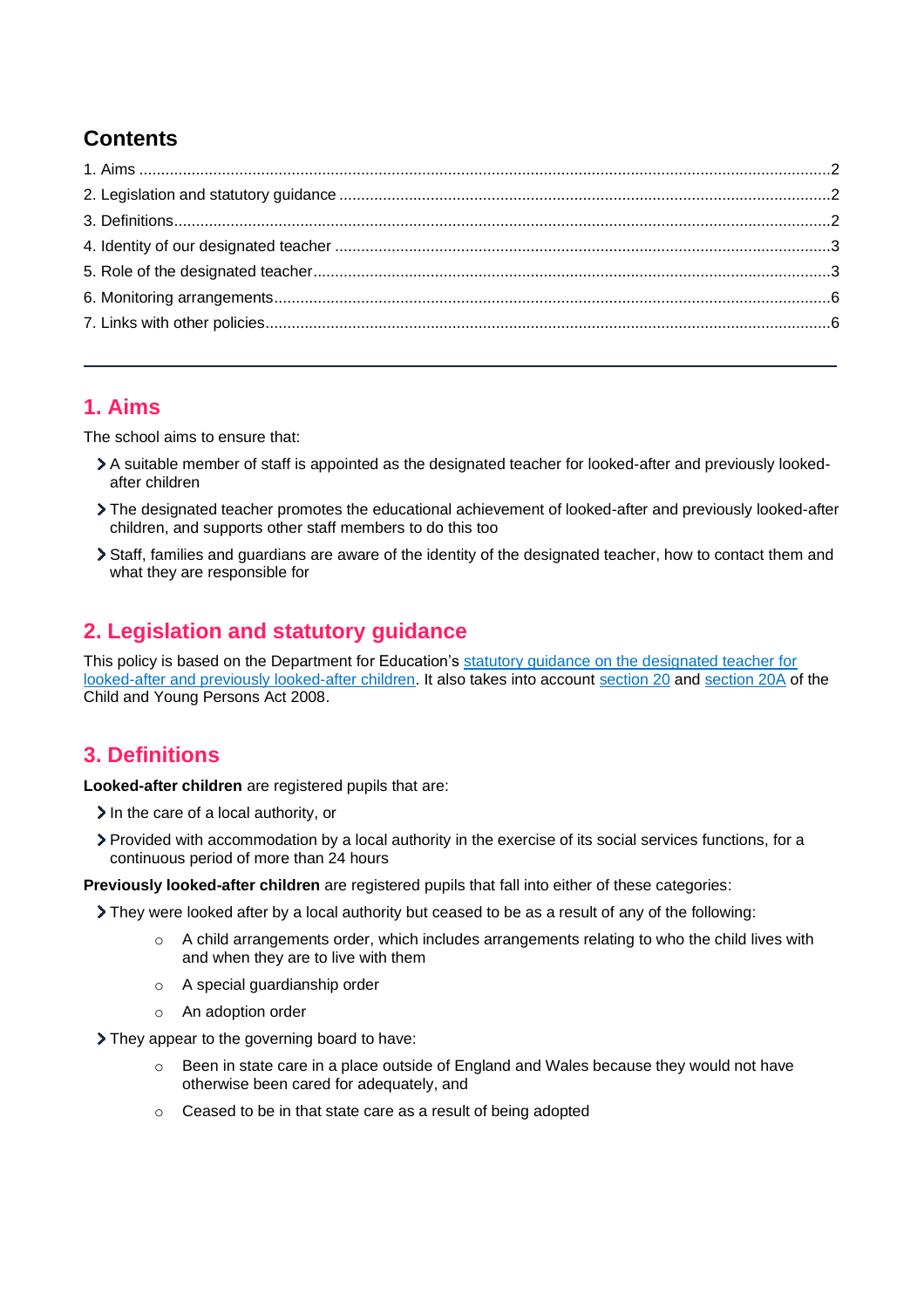**Personal education plan (PEP)** is part of a looked-after child's care plan that is developed with the school. It forms a record of what needs to happen and who will make it happen to ensure the child reaches their full potential.

**Virtual school head (VSH)** is a local authority officer responsible for promoting the educational achievement of their authority's looked-after children, working across schools to monitor and support these pupils as if they were in a single school. The VSH is also responsible for providing information and advice to schools, families and guardians in respect of previously looked-after children.

### <span id="page-2-0"></span>**4. Identity of our designated teacher**

Our designated teacher is Michelle Law (Headteacher)

You can contact them by telephoning 01189 340530.

Our designated teacher takes lead responsibility for promoting the educational achievement of looked-after and previously looked-after children at our school. They are your initial point of contact for any of the matters set out in the section below.

### <span id="page-2-1"></span>**5. Role of the designated teacher**

#### **5.1 Leadership responsibilities**

The designated teacher will:

- Act as a central point of initial contact within the school for any matters involving looked-after and previously looked-after children
- Promote the educational achievement of every looked-after and previously looked-after child on roll by:
	- o Working with VSHs
	- $\circ$  Promoting a whole school culture where the needs of these pupils matter and are prioritised
- Take lead responsibility for ensuring school staff understand:
	- $\circ$  The things which can affect how looked-after and previously looked-after children learn and achieve
	- $\circ$  How the whole school supports the educational achievement of these pupils
- Contribute to the development and review of whole school policies to ensure they consider the needs of looked-after and previously looked-after children
- Promote a culture in which looked-after and previously looked-after children are encouraged and supported to engage with their education and other school activities
- Act as a source of advice for teachers about working with looked-after and previously looked-after children
- Work directly with looked-after and previously looked-after children and their carers, families and guardians to promote good home-school links, support progress and encourage high aspirations
- Have lead responsibility for the development and implementation of looked-after children's PEPs
- Work closely with the school's designated safeguarding lead to ensure that any safeguarding concerns regarding looked-after and previously looked-after children are quickly and effectively responded to
- Involve families and guardians of previously looked-after children in decisions affecting their child's education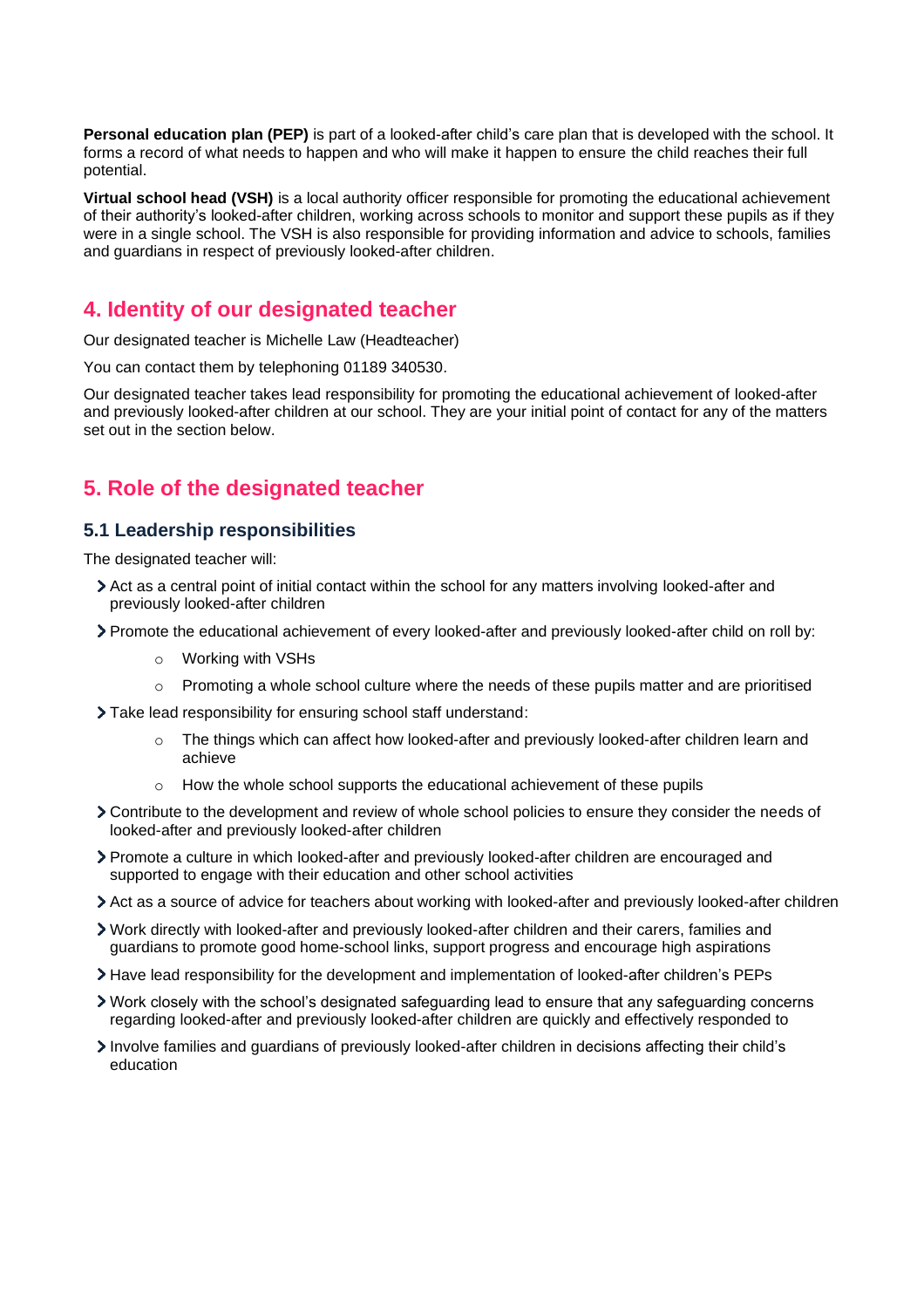#### **5.2 Supporting looked-after children**

The designated teacher will:

- Make sure looked-after children's PEPs meet their needs by working closely with other teachers to assess each child's specific educational needs
- Have overall responsibility for leading the process of target-setting in PEPs
- Monitor and track how looked-after children's attainment progresses under their PEPs
- If a child is not on track to meet their targets, be instrumental in agreeing the best way forward with them in order to make progress, and ensure that this is reflected in their PEP
- Ensure the identified actions of PEPs are put in place
- During the development and review of PEPs, help the school and relevant local authority decide what arrangements work best for pupils
- > Ensure that:
	- o A looked-after child's PEP is reviewed before the statutory review of their care plan this includes making sure the PEP is up to date and contains any new information since the last PEP review, including whether agreed provision is being delivered
	- o PEPs are clear about what has or has not been taken forward, noting what resources may be required to further support the child and from where these may be sourced
	- $\circ$  The updated PEP is passed to the child's social worker and VSH ahead of the statutory review of their care plan
- Transfer a looked-after child's PEP to their next school or college, making sure it is up to date and that the local authority responsible for looking after them has the most recent version

#### **5.3 Supporting both looked-after children and previously looked-after children**

The designated teacher will:

- Ensure the specific needs of looked-after and previously looked-after children are understood by staff and reflected in how the school uses pupil premium funding
- Work with VSHs to agree how pupil premium funding for looked-after children can most effectively be used to improve their attainment
- Help raise the awareness of families and guardians of previously looked-after children about pupil premium funding and other support for these children
- Play a key part in decisions on how pupil premium funding is used to support previously looked-after children
- Encourage families' and guardians' involvement in deciding how pupil premium funding is used to support their child, and be the main contact for queries about its use
- Ensure teachers have awareness and understanding of the specific needs of looked-after and previously looked-after children in areas like attendance, homework, behaviour and future career planning
- Be aware of the special educational needs (SEN) of looked-after and previously looked-after children, and make sure teachers also have awareness and understanding of this
- > Ensure the **SEND** code of practice, as it relates to looked-after children, is followed
- Make sure PEPs work in harmony with any education, health and care (EHC) plans that a looked-after child may have
- Ensure that, with the help of VSHs, they have the skills to identify signs of potential SEN issues in lookedafter and previously looked-after children, and know how to access further assessment and support where necessary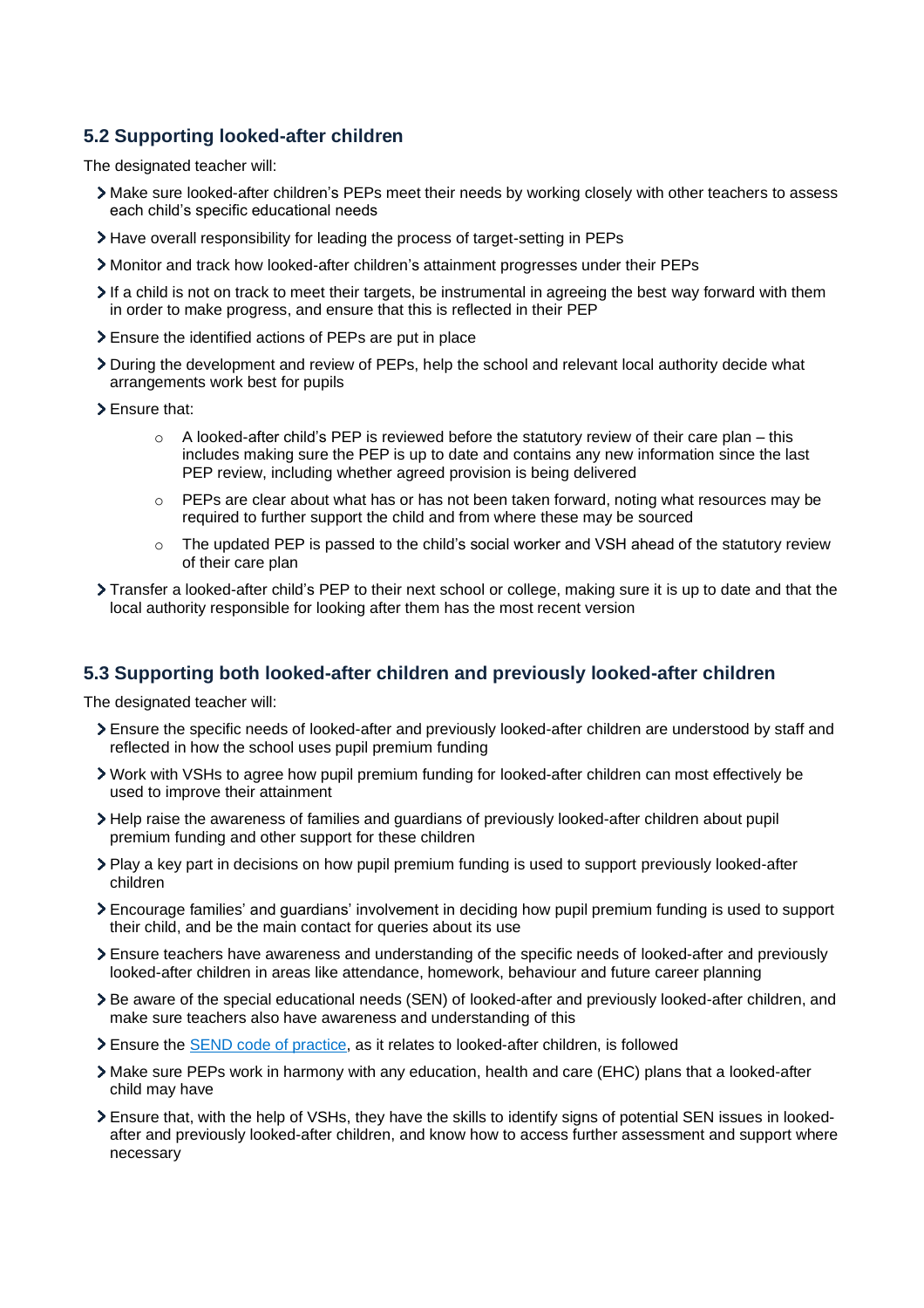- Ensure that they and other staff can identify signs of potential mental health issues in looked-after and previously looked-after children and understand where the school can draw on specialist services
- Put in place robust arrangements to have strengths and difficulties questionnaires (SDQs) completed for looked-after children, and use the results of these SDQs to inform PEPs
- Put in place mechanisms for understanding the emotional and behavioural needs of previously lookedafter children

#### **5.4 Relationships beyond the school**

The designated teacher will:

- Proactively engage with social workers and other professionals to enable the school to respond effectively to the needs of looked-after and previously looked-after children
- Discuss with social workers how the school should engage with birth parents, and ensure the school is clear about who has parental responsibility and what information can be shared with whom
- Be open and accessible to families and guardians of previously looked-after children and encourage them to be actively involved in their children's education
- Proactively build relationships with local authority professionals, such as VSHs and SEN departments
- Consider how the school works with others outside of the school to maximise the stability of education for looked-after children, such as:
	- o Finding ways of making sure the latest information about educational progress is available to contribute to the statutory review of care plans
	- o Ensuring mechanisms are in place to inform VSHs when looked-after children are absent without authorisation and work with the responsible authority to take appropriate safeguarding action
	- $\circ$  Talking to the child's social worker and/or other relevant parties in the local authority regarding any decisions about changes in care placements which will disrupt the child's education, providing advice about the likely impact and what the local authority should do to minimise disruption
	- $\circ$  Making sure that, if a looked-after child moves school, their new designated teacher receives any information needed to help the transition process
- Seek advice from VSHs about meeting the needs of individual previously looked-after children, but only with the agreement of their families or guardians
- Make sure that for each looked-after child:
	- There's an agreed process for how the school works in partnership with the child's carer and other professionals, such as their social worker, in order to review and develop educational progress
	- $\circ$  School policies are communicated to their carer and social worker and, where appropriate, birth parents
	- $\circ$  Teachers know the most appropriate person to contact where necessary, such as who has the authority to sign permission slips
- Where a looked-after child is at risk of exclusion:
	- $\circ$  Contact the VSH as soon as possible so they can help the school decide how to support the child to improve their behaviour and avoid exclusion becoming necessary
	- $\circ$  Working with the VSH and child's carers, consider what additional assessment and support needs to be put in place to address the causes of the child's behaviour
- Where a previously looked-after child is at risk of exclusion, talk to the child's family or guardians before seeking advice from the VSH on avoiding exclusion